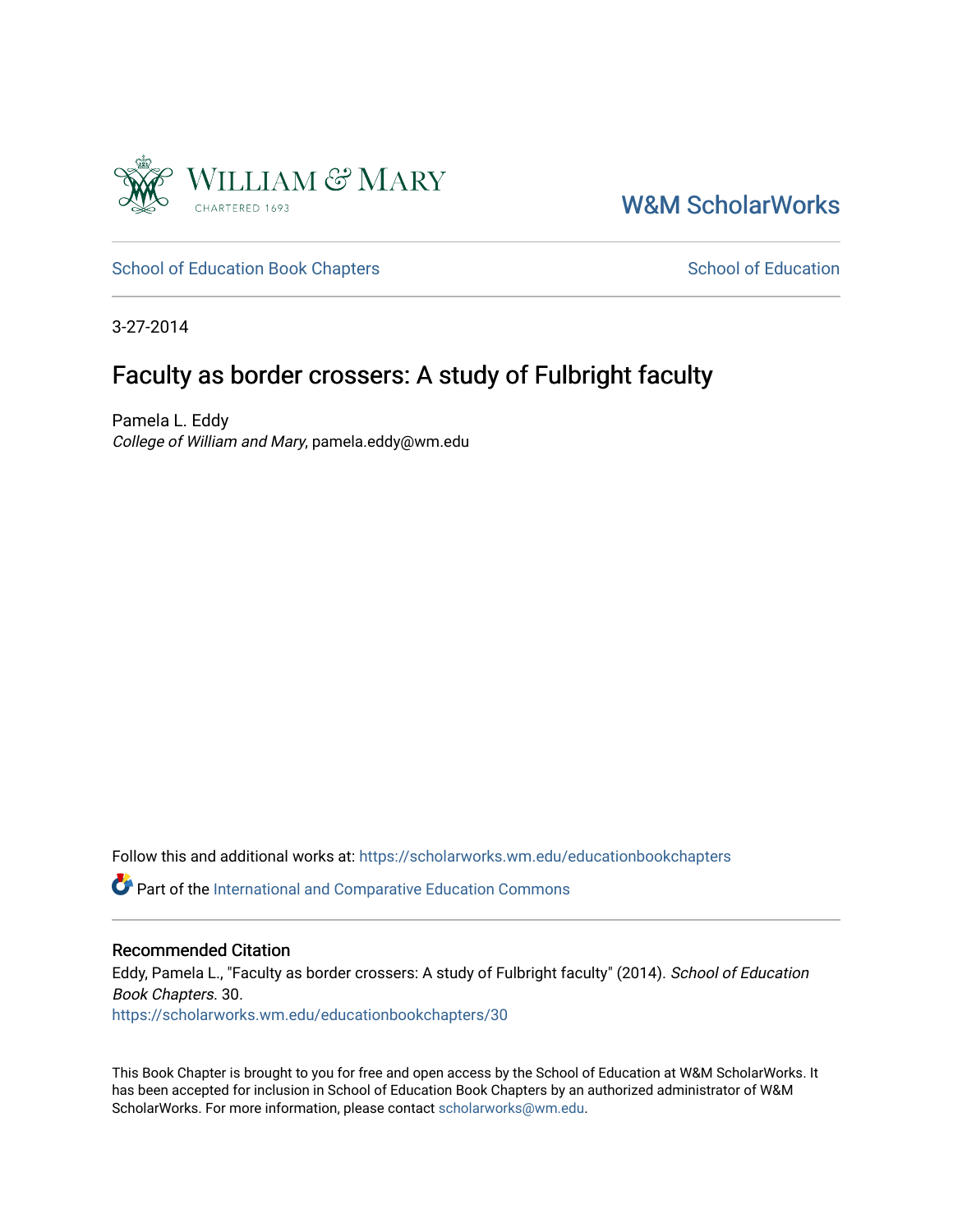**2** *As adult learners, faculty members approach new experiences based on events of the past, but this underlying framework of weather than weak abraed for an based on events of the past, but this underlying framework of understanding is challenged when they work abroad for an extended period of time.*

# Faculty as Border Crossers: A Study of Fulbright Faculty

*Pamela L. Eddy*

Internationalization efforts on college campuses are on the increase. An expectation and goal of a university education is to develop global competencies of college graduates (Knight, 2009). Involvement in international endeavors also helps to heighten institutional prestige through higher global rankings (Hazelkorn, 2011), which are based in part on faculty research productivity and international reputation. Today's faculty lead study abroad classes, conduct internationally based research, and incorporate international perspectives in their teaching. Fulbright awards provide one venue in which faculty are able to immerse themselves into an international context, develop their teaching and research, and create and maintain connections for partnerships. The research presented in this chapter was conducted in Ireland with both U.S. and Irish Fulbright scholars. A qualitative study using a phenomenology design included 10 scholars, four were Irish scholars who had Fulbright awards in the United States and six were U.S. scholars with Fulbright awards in Ireland. The questions guiding the study sought to understand faculty learning in an international context.

In 2003, Ireland's higher education policy was reviewed by the Education Committee of the Organisation for Economic Co-operation and Development (OECD), of which Ireland is one of the 20 member countries (OECD, 2006). One of the outcomes of this report was a need to increase recruitment of international students. Not only is there a financial benefit to recruiting a diverse student body, the creation of a diverse student culture enhances learning for all students and helps fulfill the civic and educational mission of universities (Hurtado, 2007). Many colleges and

The author gratefully acknowledges funding from the Irish Fulbright Program in support of this project.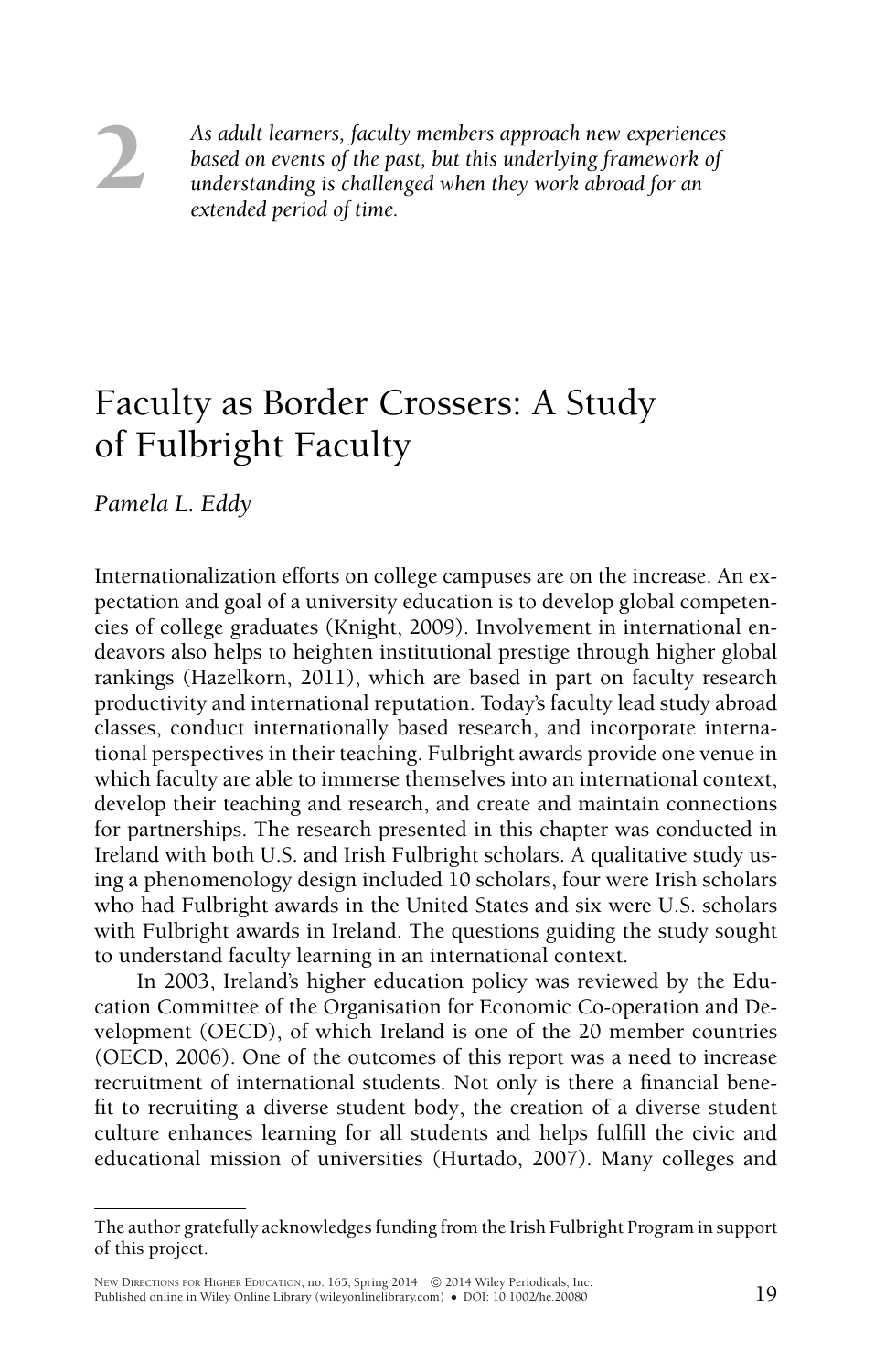universities in the United States are also focused on including global competency as a goal for student learning outcomes upon graduation (Romano, 2002). Study abroad programs have long been a staple of the college experience for students, but the need to compete in a global economy presses institutions to think more intentionally about how to internationalize curriculum, educate students to become global citizens, and engage with institutions around the world in joint degree programs and cooperative research. A linchpin to these efforts is college faculty members.

Altbach and Lewis (1996) reported findings from the 1992 Carnegie Foundation for the Advancement of Teaching's International Survey and noted that only one in three U.S. faculty had taken at least one trip abroad for study or research. Recently, a team of researchers conducted a survey to determine what changes have occurred for U.S. faculty in the past decade. Finkelstein, Walker, and Chen (2013) found that faculty members are still insular in their scholarship and in internationalizing the curriculum. The researchers note that adult years spent abroad were the most pervasive and powerful predictor of faculty internationalizing their curriculum, working with and publishing in collaboration with international colleagues, having research that is international in scope, and publishing in foreign countries. Pointedly, the American Council on Education's (2012) *Mapping Internationalization on U.S. Campuses* survey, conducted in 2011, indicated decreases in faculty development support to assist internationalization efforts and corresponding decreases in internationally focused curriculum. Calls for creating comprehensive internationalization still show mixed success (Peterson & Helms, 2013).

Though insufficient, there is still support for faculty efforts to create comprehensive internationalization. For example, Beloit College created a program to allow its faculty opportunities abroad to help foster faculty learning that could be translated into curricular changes to improve student global competencies (Brewer, 2010). Efforts at the College of William and Mary also illustrate changes underway to help with internationalization efforts (Eddy, Barber, Holly, Brush, & Bohan, 2013). For faculty members without these types of institutional supports, however, efforts are often individually driven.

U.S. Senator J. William Fulbright introduced a bill that was established as a law in 1946 creating the Fulbright Program. The intention of the program is to help build bridges between countries that create an enhanced understanding of and compassion for world affairs and provide the basis for peaceful coexistence. In Ireland, the Fulbright Program was started in 1957 to provide scholarships to Irish citizens to lecture, research, or study in the United States and for U.S. citizens to lecture, research, or study in Ireland (Fulbright, 2013). The Fulbright Program provides a forum ripe for investigating the faculty experience in an international setting and determining how faculty perceive the experience affects or will affect their teaching and research upon their return to their home country.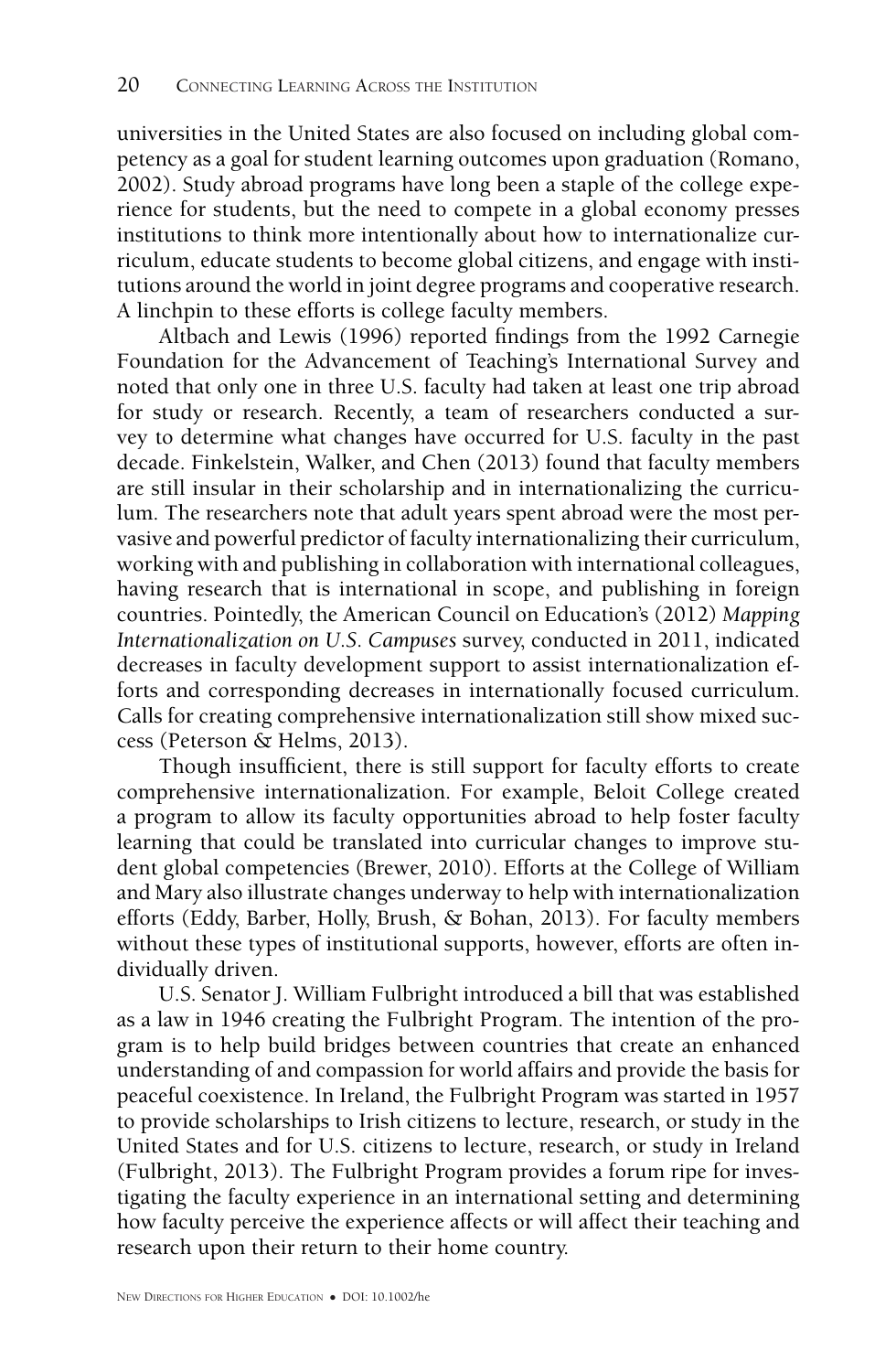#### **Literature Review**

The increased demand for college graduates to possess intercultural skills and competencies (American Council on Education [ACE], 2012) requires internationalization on campus that includes these same skills in faculty members. One way that "faculty gain international perspectives is through teaching and research opportunities abroad and by building relationships with peers in other countries" (ACE, 2012, p. 14). Yet only 8% of institutional promotion and tenure guidelines specifically recognize this type of international work when considering tenure or promotion. Moreover, funding to support faculty travel abroad has declined nationally (ACE, 2012) and fiscal exigency in Ireland has reduced university funding (Higher Education Authority, 2013). Thus, while there is recognition of the need to increase internationalization efforts on campus, there is a lack of structural support and recognition for the efforts of faculty in their international work (Eddy et al., 2013). As well, a gap exists in the literature in understanding how faculty who do pursue international experiences incorporate their learning experiences into internationalization efforts on their home campuses.

To understand better the process of learning for the faculty involved in international experiences, it is important to look at adult learning theory. When faculty members work abroad, they incorporate their new experiences into their underlying schemas and ways of knowing. Andragogy (Knowles, 1970) describes the ways in which adults learn. The five basic features of andragogy include that adults: (a) have rich life experiences to link to new learning, (b) employ self-directed learning, (c) are goal oriented and practical, (d) are intrinsically motivated, and (e) learn based on their life role needs. As adult learners, faculty and campus leaders continuously sift through new information and experiences to determine how it meshes with what is known, what is new, and what should be incorporated for future understanding. Thus, while working abroad, faculty members understand their new encounters through a filter of past experiences.

According to Kegan and Lahey (2009), there are three plateaus for adult mental development: the socialized mind, the self-authoring mind, and the self-transforming mind. The attributes of the socialized phase of development focus on being a team player, aligning with the group, and seeking direction. The self-authoring phase instead finds individuals driven by their own agendas, problem solving, and becoming independent. Finally, the selftransforming mind phase finds individuals valuing multiple perspectives, modifying plans based on feedback, and relying on interdependency with others. A feature of this model of development is the lengthening of time between development phases and time at each plateau phase; ultimately, fewer and fewer people achieve the higher levels of development.

The conceptual model for this study utilized adult learning theory (Knowles, 1980; Merriam & Brockett, 2007). Kegan and Lahey's (2009) plateaus for adult learning helped inform the location used by faculty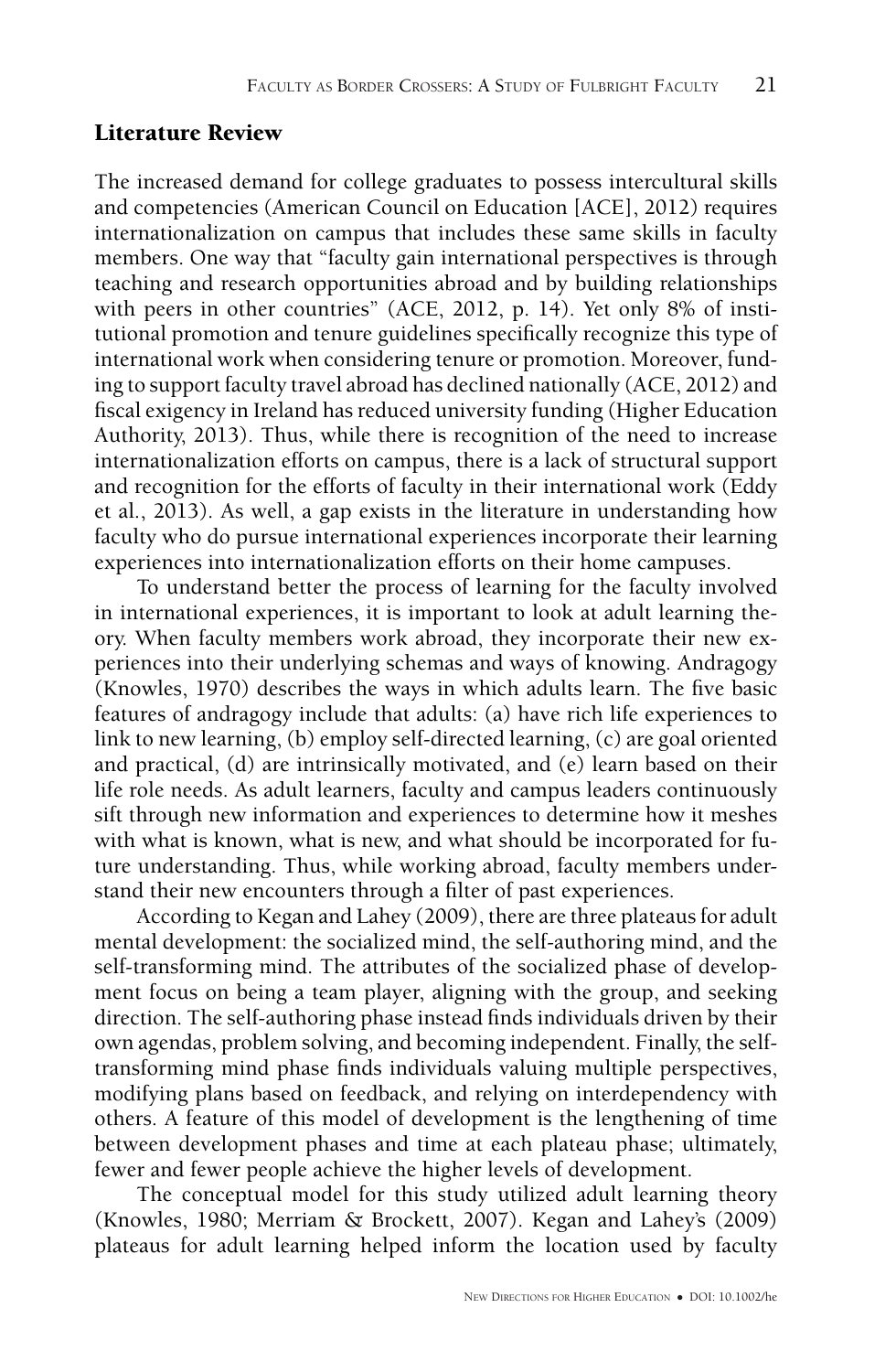members to "hook" their new learning to existing approaches to learning. Literature on the changing nature of faculty work (Gappa, Austin, & Trice, 2007) and the support of international faculty development (ACE, 2012) also informed this research as the demands on faculty time influence the type and extent of learning that occurs for faculty members.

### **Methods**

This research used qualitative methods to investigate a particular phenomenon (Creswell, 2007), which in this research was the teaching and learning experiences of faculty members participating in an exchange program. The research questions underpinning this study were: How do faculty members describe their own learning in an international context? How do faculty members describe teaching and learning in their new context? How do faculty members anticipate their international experience will change their own teaching?

A qualitative method of data collection was used for this research, hermeneutic phenomenology (Van Manen, 1990), as this allowed for delving into the topic using the participants' voices and perspectives (Creswell, 2007). Phenomenology provided a focus on the experiences of our participants as faculty members teaching in a new context, whereas using hermeneutics allowed for interpretation of the phenomena versus merely describing it. The goal was to understand how faculty members incorporated the experience of teaching and researching abroad into their own learning. The focus in particular centered on the components of the international experience that altered individual thinking about teaching and learning and what it means for creating an environment that fosters intercultural competency for students.

Participants were purposefully selected. Polkinghorne (1989) argues that between five and 25 participants should be included when conducting a phenomenology. A total of 30 U.S. scholars were awarded Fulbright scholarships for an exchange in Ireland in the 2008–2009 academic year. Of this total, 12 were engaged in teaching responsibilities. All were contacted for participation in this research and six participated in the study. A total of nine Irish scholars who taught in another country within the past five years were also contacted for inclusion in this research and four ultimately participated. A semistructured interview protocol allowed for the investigation of the phenomenon of the learning experience. Interviews occurred face-to-face in Ireland in spring 2009.

The participants represented a narrow range of ethnic groups (all White) and were predominately men (only one woman was included in the study). Quotes appearing in this chapter are coded to represent gender (women  $=$  F; men  $=$  M) and country of origin (US  $=$  United States;  $IRE = Ireland$ ). The demographic portrait of the participants is common in Ireland, with the majority of the population composed of Whites. The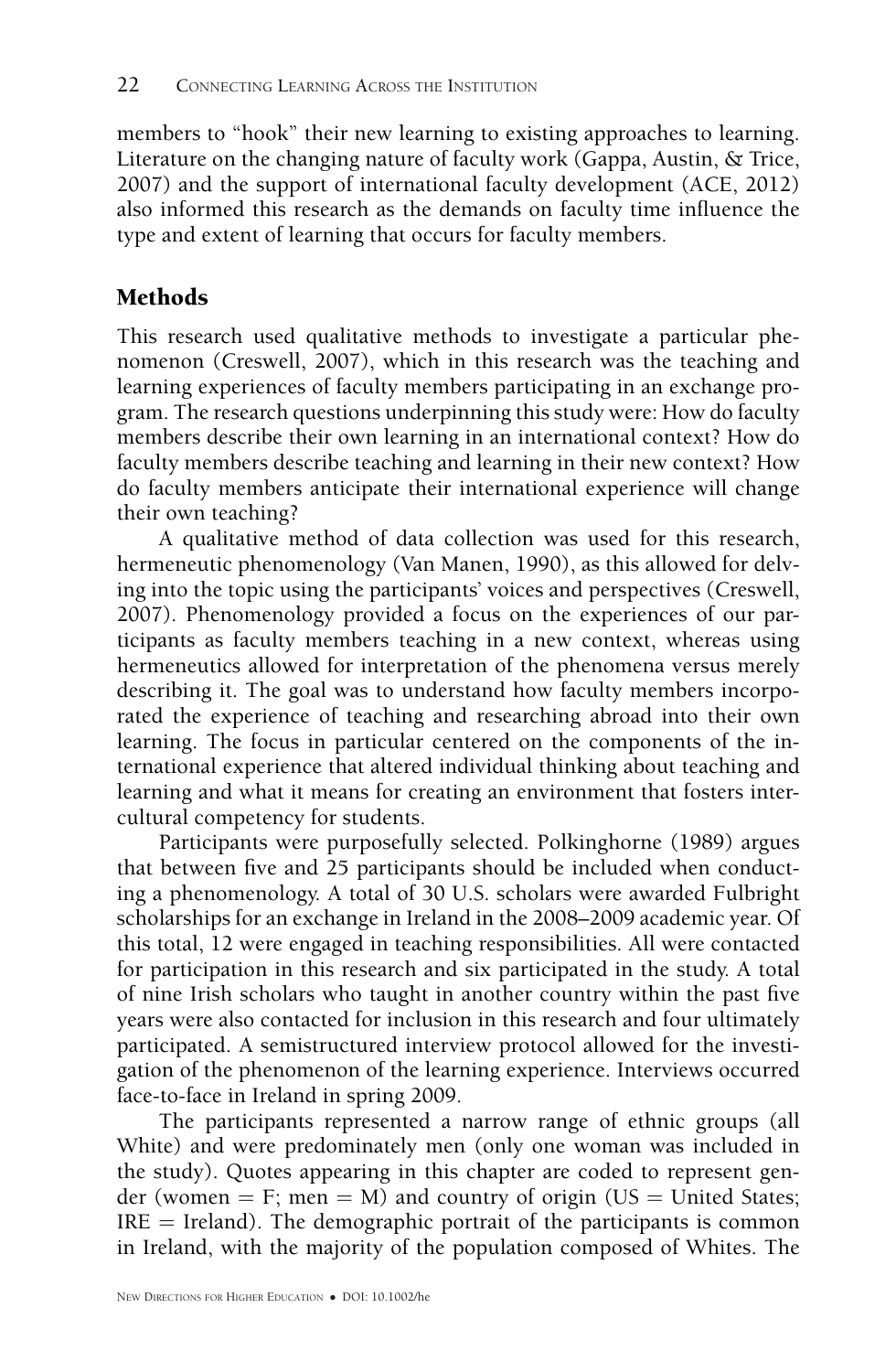gender participation in Fulbright Scholar programs in the years under review was predominately men (seven of the nine Irish scholars and 10 of the 12 U.S. scholars). Participants worked in a variety of Irish and American universities, ranging from private liberal arts colleges to public research universities. Each was embedded in a smaller department and most of their reflections dealt with work at the departmental level versus the university. The Irish scholars and the U.S. scholars ranged in their time in their host country, with visits ranging from a full year to others that were six months or a semester in length.

A limitation of this research is the focus on two countries for the exchanges, Ireland and the United States. Cultural context of other countries may have different types of learning occurring for the faculty members. In particular, when language and customs are markedly different, other levels of cognitive dissonance might occur. As well, my own identity construction and participation in the Fulbright Scholar program may create bias. To guard against this bias, I used member checking and a peer reviewer. Geertz (1993) argued that researchers and participants are equally involved in creating understanding of the findings. Thus, my positionality as cultural insider not only provided an ability to establish rapport with the participants (Ganga & Scott, 2006) but also meant I had to guard against making assumptions about participants' meaning. Specifically, I was a U.S. scholar doing research in Ireland, though I did not have any teaching responsibilities to allow for comparisons of the classroom examples participants related. Because I brought emic perspectives to the research, I was particularly careful to bracket my assumptions during data analysis (Creswell, 2007).

#### **Findings and Discussion**

Three findings emerged from the data. First, disequilibrium provided a launch point for learning. When pushed out of their comfort zones, faculty members were open to new learning. Second, faculty experienced a move from expert/insider to novice/outsider as a result of the new international context. Old and engrained understandings were tested in the new environment. Finally, an integration of personal and professional reflection occurred that resulted in learning crossing the boundaries of work and family, and home and host country. Ultimately, transformational learning occurred due to critical reflection by faculty members of their experiences. Implications for practice include bridging the faculty experience abroad with opportunities to enhance student learning, providing faculty development opportunities in advance of faculty leaving the country to allow for enhanced learning, and building theory regarding the integration of learning for faculty members.

For the U.S. scholars, Irish ancestry or love of Irish literature and music were motivators in seeking out Ireland as the site for their Fulbright. When asked *Why Ireland?*, the responses included: "My family background—this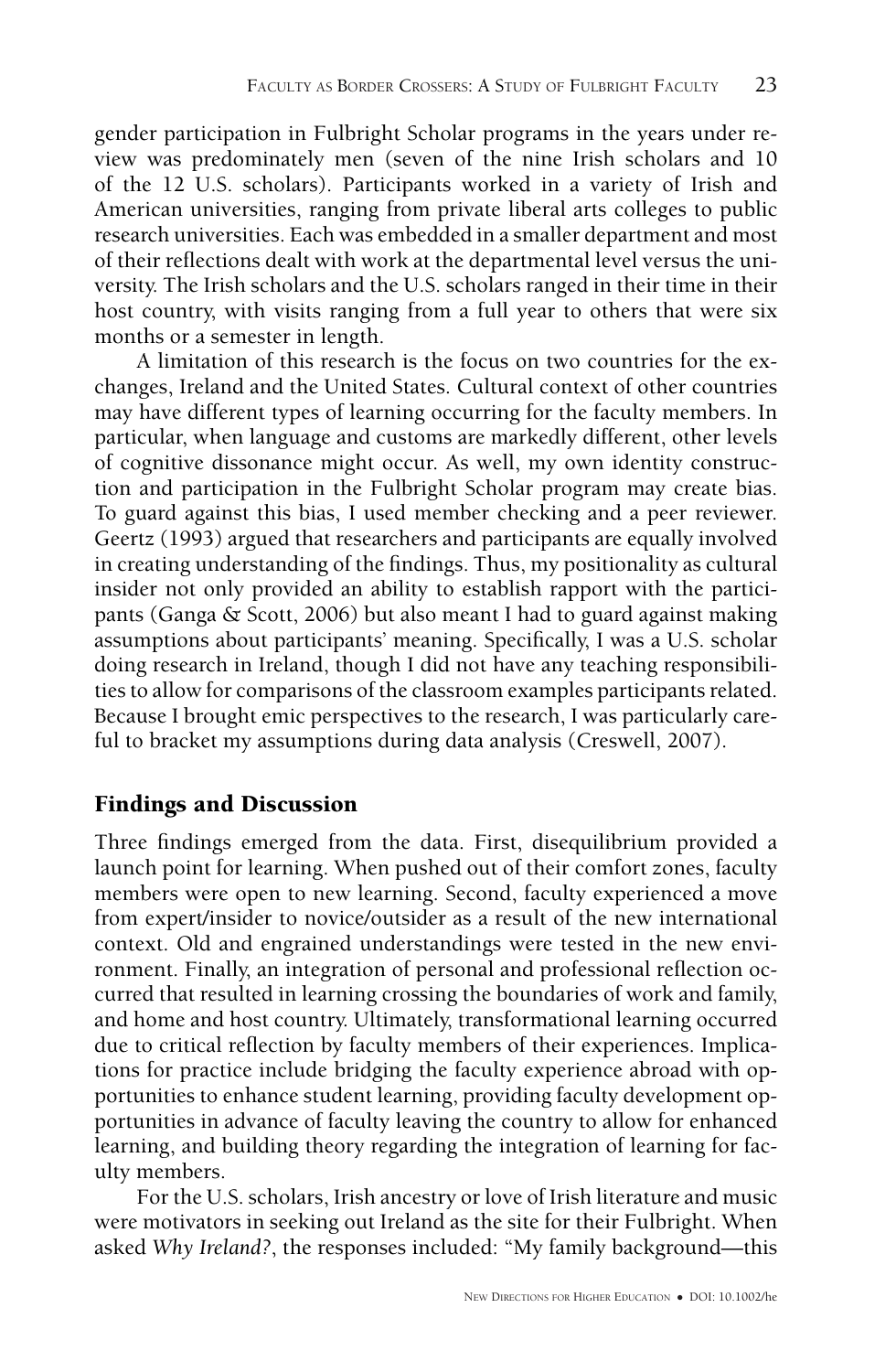is where we're from and I wanted to come back and stay here an extended amount of time" (F-US); "I'm an Irishman!" (M-US); "I toured Ireland and met people who had read all my books—and I was famous!...Ifound a network I accidentally had fallen into" (M-US). For the Irish scholars, studying in the United States provided an opportunity to work with high-level researchers and to connect their work using an interdisciplinary perspective. One of the Irish scholars commented, "I find that in my work [in Ireland], I'm asked, What are you? Are you this or that? Where in America, people were very interested in this kind of work and openness. That was very refreshing" (M-IRE). The Irish scholars had connections to U.S. researchers based on their disciplinary associations and built on this social network to secure their institutional affiliations in the United States. Despite this sense of belonging and fit, challenges emerged for the faculty working abroad.

**Disequilibrium.** Faculty members faced a number of incidents in which they were pushed out of their typical patterns of understanding. One faculty member commented, "I haven't been alone probably ever in my life, ever [laughs]. I went from sharing rooms with brothers to roommates in college to marriage. Being alone and independent was a new experience. I think I've grown in ways I probably don't deserve" (M-US). This faculty member recognized how the disequilibrium created as result of his moving halfway around the world provided a context for him to grow and develop. This type of self-authorship was not evident to this faculty before. Because many of the Fulbright scholars traveled with family members, the learning they experienced bridged the professional and the personal and involved the assimilation of family members into the new locale as well.

Likewise, other faculty described how they initially felt isolated, as one physics faculty noted, "It turned out professionally that it was hard to get started" (M-US). Getting used to the shared values of the educational structure in the host country was an adjustment. One U.S. faculty commented, "I was really surprised how international students were. I guess I wasn't expecting that. I had this image I would come in and I would be teaching Irish students . . . and it's been really interesting to see these international students coming in brand new to Ireland too and blind to the culture" (F-US).

An American faculty noted that the course structure was different and contained more of a hands-on component. Another found that the fact that most students didn't attend lectures and only showed up for the exams to be disconcerting. Whereas another offered, "The system is set up [in my department] at the University College-Dublin so that it's impossible to teach the way Americans consider teaching a college class" (M-US). He added, "I was not given any orientation—they took for granted that I was immediately oriented to a system that was absolutely alien." Irish faculty members also referenced differences they experienced in the classroom.

According to one Irish faculty, American students sought more structure for classroom teaching and desired their hard work to equate to a good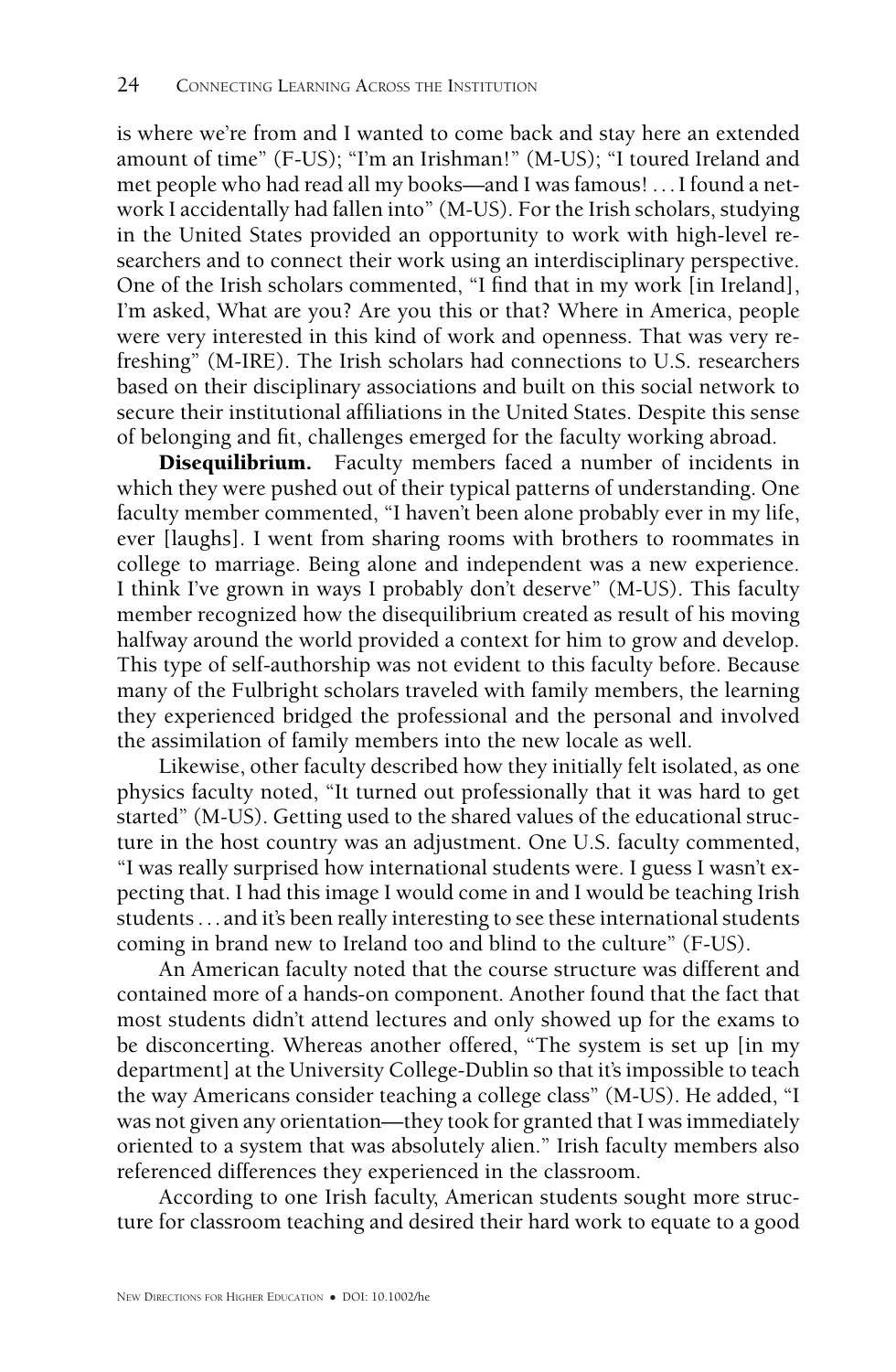grade. The Irish faculty noted, "The students would think 'I worked hard enough so I deserve it [a good grade].' I found that difficult to deal with." In this case, the disequilibrium was based on differences in classroom expectations of faculty and students. This same faculty noted, "My role as a professor here is to give information . . . whether they get it or not doesn't really affect me and does not matter."

One Irish faculty described his culture shock in the classroom. He added, "I was really not prepared for it to be quite honest on a whole range." His placement at an elite U.S. university exposed him to students who were "the brightest students in their city," and as a result in classroom participation the students felt "that every word that they say they think has to be pure gold. So there is absolutely no free speech for random ideas is another thing." The type of student participation and expectations in class created a different teaching context for the exchange faculty. The different expectations of faculty work were a source of initial disequilibrium and ultimate learning. Participants clearly identified experiences that located them in the self-authoring developmental stage (Kegan & Lahey, 2009). They were selfdirected and innovative, but also identified traits in the transforming stage of development. The faculty members noted how they changed plans based on student and colleague feedback and how they now understood more fully multiple perspectives of teaching and learning and their faculty role.

**Expert to Novice.** As adult learners, the faculty in this study came to their new experiences with a vast range of backgrounds and expertise. Yet, the move across the ocean to work in another institution left them ungrounded by their sense of disequilibrium and by the fact that they were now novices as they approached their new positions. One U.S. faculty recounted his first weeks at his Irish college, "I was really nervous those first few weeks because they started to assign me modules [to teach] and I didn't want to do that. Partly because I hadn't taught that module before, even though it was related to the research I do, and teaching a new module for me is very intensive" (M-US). By the spring term, this faculty member noted, "I felt like I had more expertise." Moving back to a novice position resulted in learning opportunities for the faculty members in their host countries, with all the faculty noting how they had grown over the course of their stay. Faculty began entering the self-transforming stage (Kegan & Lahey, 2009) as they gained multiple perspectives on their teaching.

The difference in the teaching structure also meant that final exams in Ireland were prepared three months ahead of time and reviewed by external examiners. This procedure was foreign to the U.S. faculty. As well, the courses were shorter and students often did not attend lectures. One U.S. faculty noted, "One thing that was very difficult for me was to try to compress my normal teaching into a shorter timeframe. I had to do a lot of thinking about what to present to the students" (F-US). This self-reflection resulted in questioning of the assumptions about how to format the time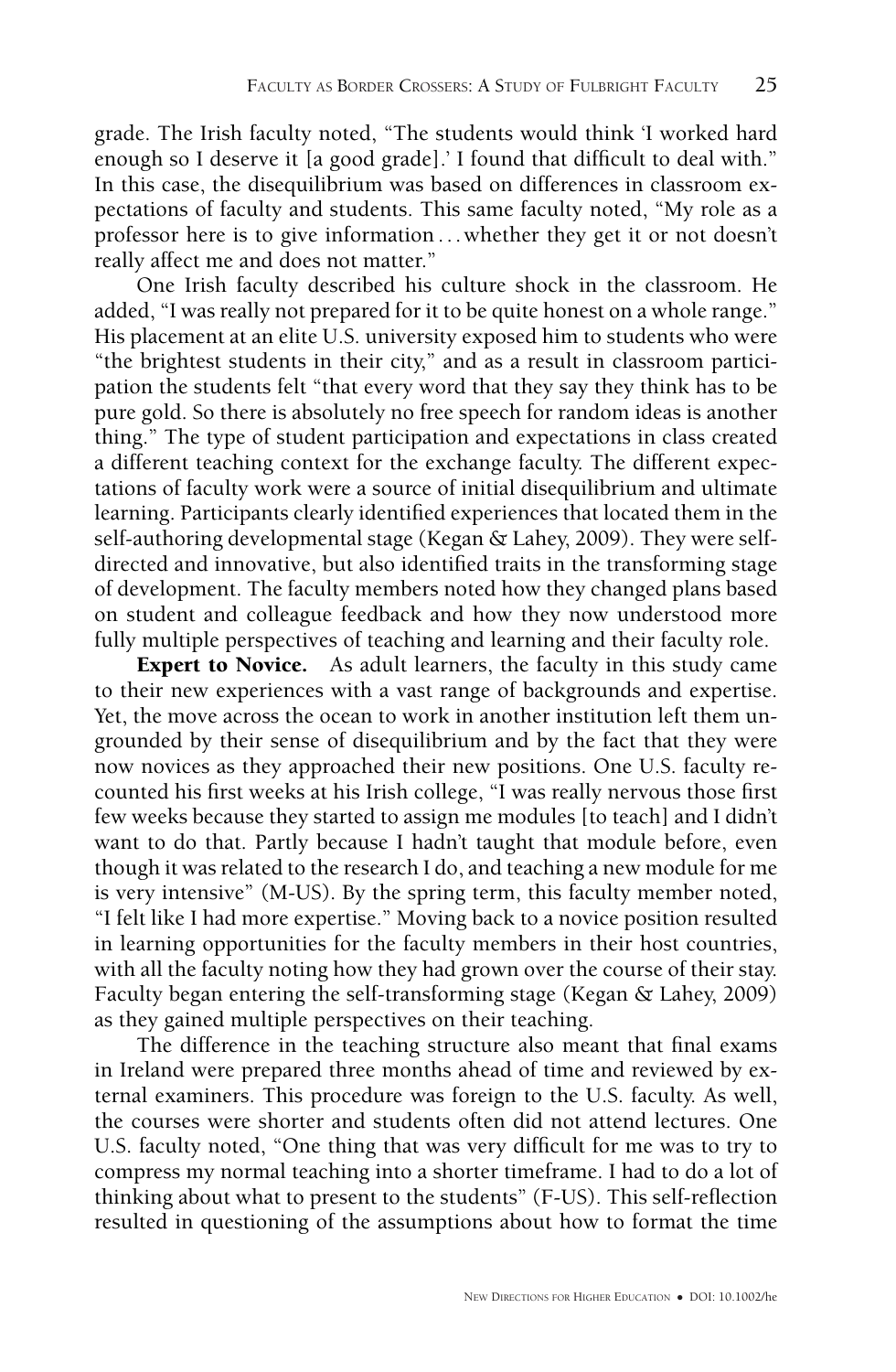with students and to trust that the students were engaged with the reading materials outside of class to provide discussion of advanced topics when in class together.

For an American film instructor, the adjustment was difficult given the lack of space and format to show films for discussion. He noted, "In America, I'd show 20–25 films per class and I'm teaching two classes, so I tried to bring 80 films. They didn't have a film room, so they bought a DVD player and put us in a room with a big screen." The difference in physical space and expectations about technology pressed faculty to approach their teaching differently. An American music faculty related how for each of his classes he had to cart equipment to the lecture classroom.

The extreme of a move from expert to novice occurred for a faculty member charged with teaching a lecture on the civil war—a content area far removed from his discipline. He reflected, "It ruined my whole semester. Thinking about it. It was the low point of my existence" (M-US).

A shift for one of the Irish faculty involved the range of experience of students in his U.S. class and the level of engagement. He commented on his lecture preparation offering, "I guess what was interesting was how useless this was in several of the seminars, because I would put up the first slide and the discussion would start and I'd realize that I had 30–40 slides and I never got past one." Heightened levels of class participation resulted in a shift in his teaching style relative to what worked for him in Ireland versus what he faced in a U.S. classroom. When asked about his experiences teaching in the United States, another Irish faculty kept commenting, "So, this was completely new," and offered how some of the strategies he learned during his U.S. Fulbright he brought back to his teaching in Ireland.

One of the Irish faculty attended conferences in Montana and Oregon and observed how these experiences challenged what he understood as the norm for U.S. higher education. He commented on the poverty he saw in some of the rural locales, but how the conference participants were eager to learn about Irish history and the peace movement in Northern Ireland. This faculty member worked to reconcile this dissonance in his experiences. Again, the growth for the faculty in general occurred due to their firsthand experience in understanding the different perspectives of teaching, student approaches to learning, and assumptions of classroom practices.

**Transformation via Integration.** The faculty in this study all noted how their experiences had transformed their way of thinking, highlighting the third phase of Kegan and Lahey's (2009) stage model of selftransformation. But, this transformation was not based only on their professional work during their Fulbright. As noted above, the purpose of the Fulbright is to understand more about another culture. Faculty members integrated the learning they were doing through their work and lived experiences in the community, reflecting on previously held assumptions that ultimately resulted in exhibiting attributes of the self-transforming mind. For the bulk of the faculty, their Fulbright was the longest period of their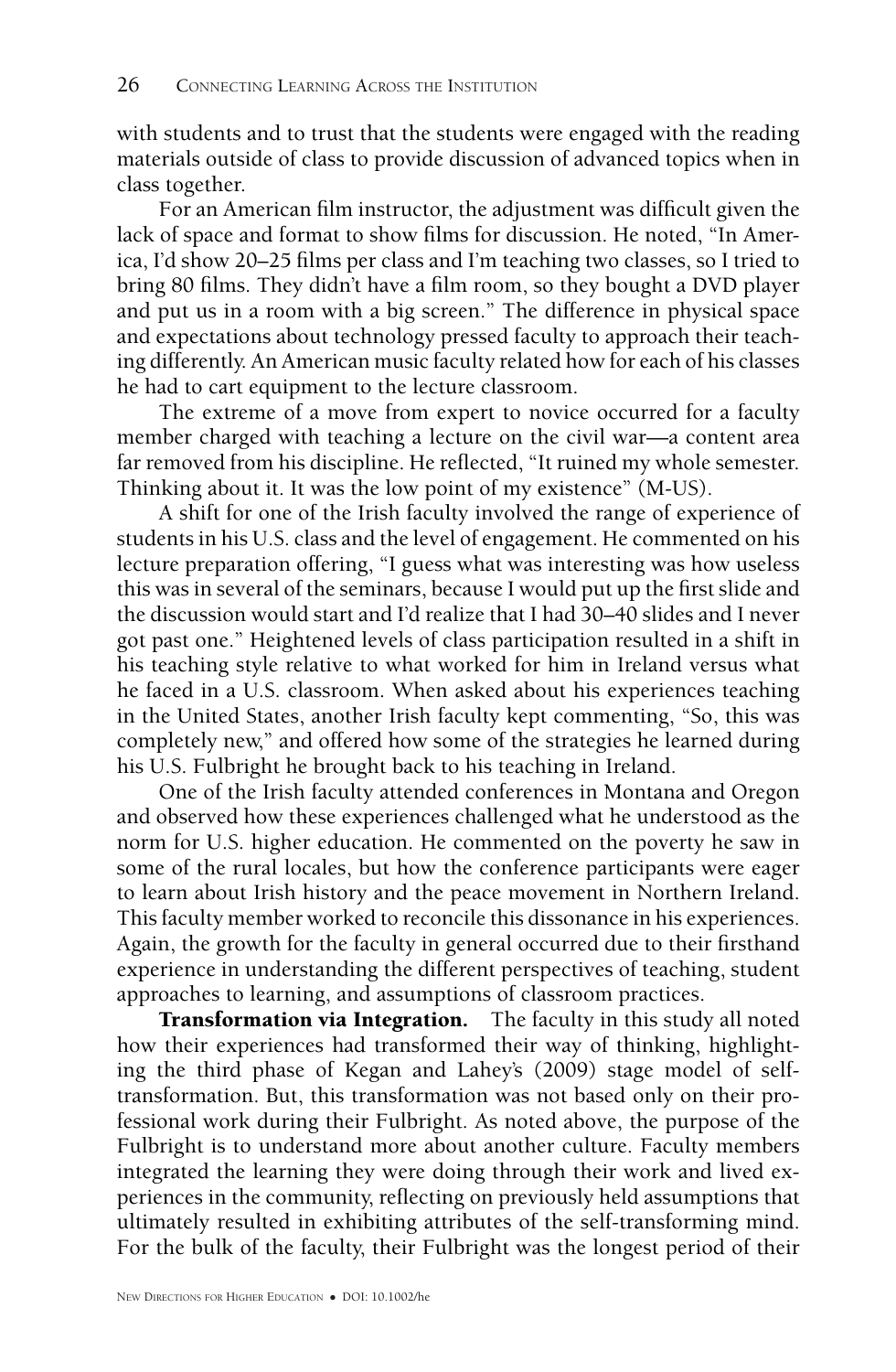adult life in which they lived in a different culture. Though some had experienced study abroad, this new experience as an adult was different. As one U.S. faculty commented, "And it turned out, for me trying something different on sabbatical, having a different experience from what I was used to, going out of my comfort zone, intrigued me, even though it makes more work." Exposure to different teaching strategies, new university processes, and being in a different environment required the faculty to question underlying assumptions held by their previous experiences and to rely on others in the host institution for information and feedback. Faculty participants were able to articulate specific takeaways they learned in their experience. As one faculty reflected, "I've been able to compare and contrast with what I'm used to" (M-US).

As one U.S. Fulbrighter noted, "I found, just by asking someone their name, and when you see them again, going to a place regularly, that person remembers you and suddenly it feels like, 'Oh I have a friend here.' Back home there are faces I see every day, in a coffee shop or something, and I've never even thought about asking them what their name was." Also, having an international experience highlighted for faculty that the problems faced in their discipline are not unique to their home country, but truly are global in nature.

The Fulbright provided the faculty with an opportunity to think about their home country differently, too. One U.S. faculty noted how he appreciated the United States differently as a result of the experience, but also how it made him realize what he formerly took for granted as a professor regarding the autonomy in the U.S. system of higher education. An Irish faculty reflected that in America his focus on interdisciplinary work was valued, whereas in Ireland he often faced questions that attempted to locate his work in one discipline or another. This faculty found he faced a kind of "status shock" when returning to Ireland. He expanded on how this status shock differed from culture shock: "You know from the openness of America—to giving a number of keynote address to coming back where you are just a regular PhD person." He found the transformational experience he had in the United States difficult to maintain upon his return home due to teaching structures in place and disciplinary norms. He maintained ties with his host U.S. institution that allowed him an outlet that valued the work he was doing.

The Irish faculty had all been in other countries prior to their Fulbright given the proximity of Ireland to the European continent. Thus, their views on the international experience were grounded most often in the local university and classroom culture versus in the experience of visiting or living somewhere outside their home country. Yet, the culture of the United States differed enough from their European experience that their day-to-day living still had some influence on the creation of a more complex understanding of differences.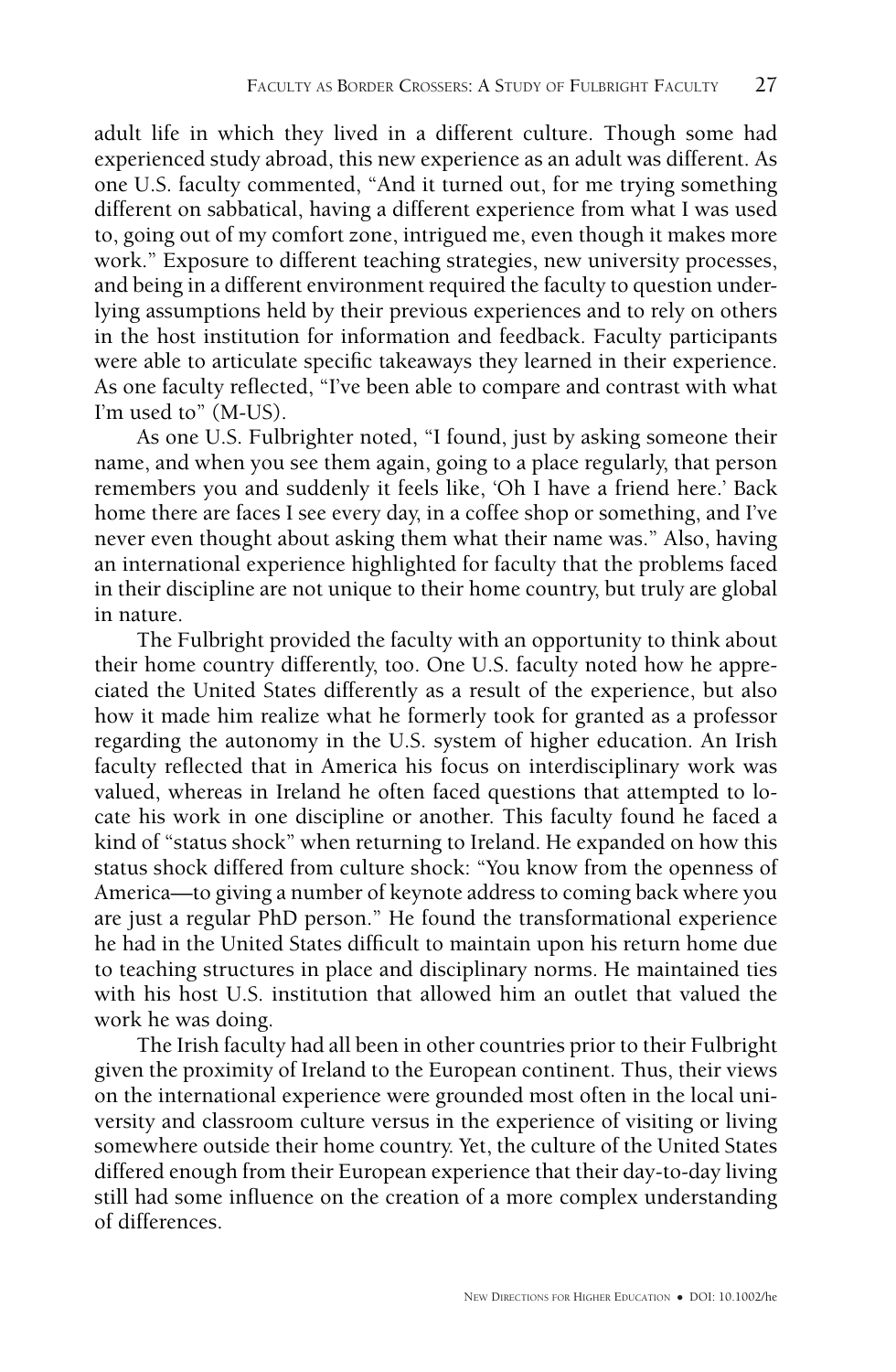#### **Conclusion**

For the Fulbright faculty in this study, crossing borders provided them with an opportunity to question their assumptions about teaching, to explore a culture different than their own, and to grow both personally and professionally in ways they had not anticipated. The disequilibrium of time spent abroad and the shift from expert to novice provided a context ripe for learning. Although faculty had responsibilities in their temporary positions, they had freedom to explore new topics and areas given their release from their home institution responsibilities. The time away provided a space for reflection and put in stark relief assumptions they formerly held. These faculty members represent the small percentage that Kegan and Lahey (2009) found in their last phase of adult learning—self-transforming. Yet, even though the faculty participants observed how they had changed, it is important to note that transformation occurred along a continuum depending on life stage, experiences, and level of reflection.

This research holds a number of implications for practice. First, the experiences of the faculty participants underscore what Finkelstein et al. (2013) concluded, namely, how critical it is to get faculty to visit other countries. This conclusion is particularly salient for U.S. faculty who travel abroad less frequently compared to their European counterparts who may enter another country in sometimes as little as one or two hours of travel. But, gains were also evident for the Irish faculty as so much of the borrowing of higher education system models around the world builds on what is done in the United States. Second, the faculty all noted how their learning and questioning of previous assumptions would transform their own teaching practices upon return to their home institutions. Thus, students at the home institutions will benefit from the faculty learning as these teachers transform and internationalize their own teaching. A direct influence of the Fulbright faculty on students at their host institution also occurred. As one Irish faculty member related, "I continue to write reference letters for [the students at my host institution]." Finally, the transformational learning that occurred for the faculty members resulted from the ways they integrated what they were learning across professional and personal domains. Much as Barber (2012) advocates for student integration of learning, the same need for integration holds true for faculty learning too. Faculty learning how to navigate in a foreign land, living among different communities, and working in new contexts all stretched former understandings. Having a space in which to reflect on their new learning and sharing it with others helped reify the transformation. Having expectations challenged helped in achieving new learning and perspectives.

Not all universities or colleges provide the opportunity for sabbatical leaves and the limited number of Fulbright awards results in only a select few having an opportunity to partake in these types of exchanges. However, faculty members and institutions can support this type of transformational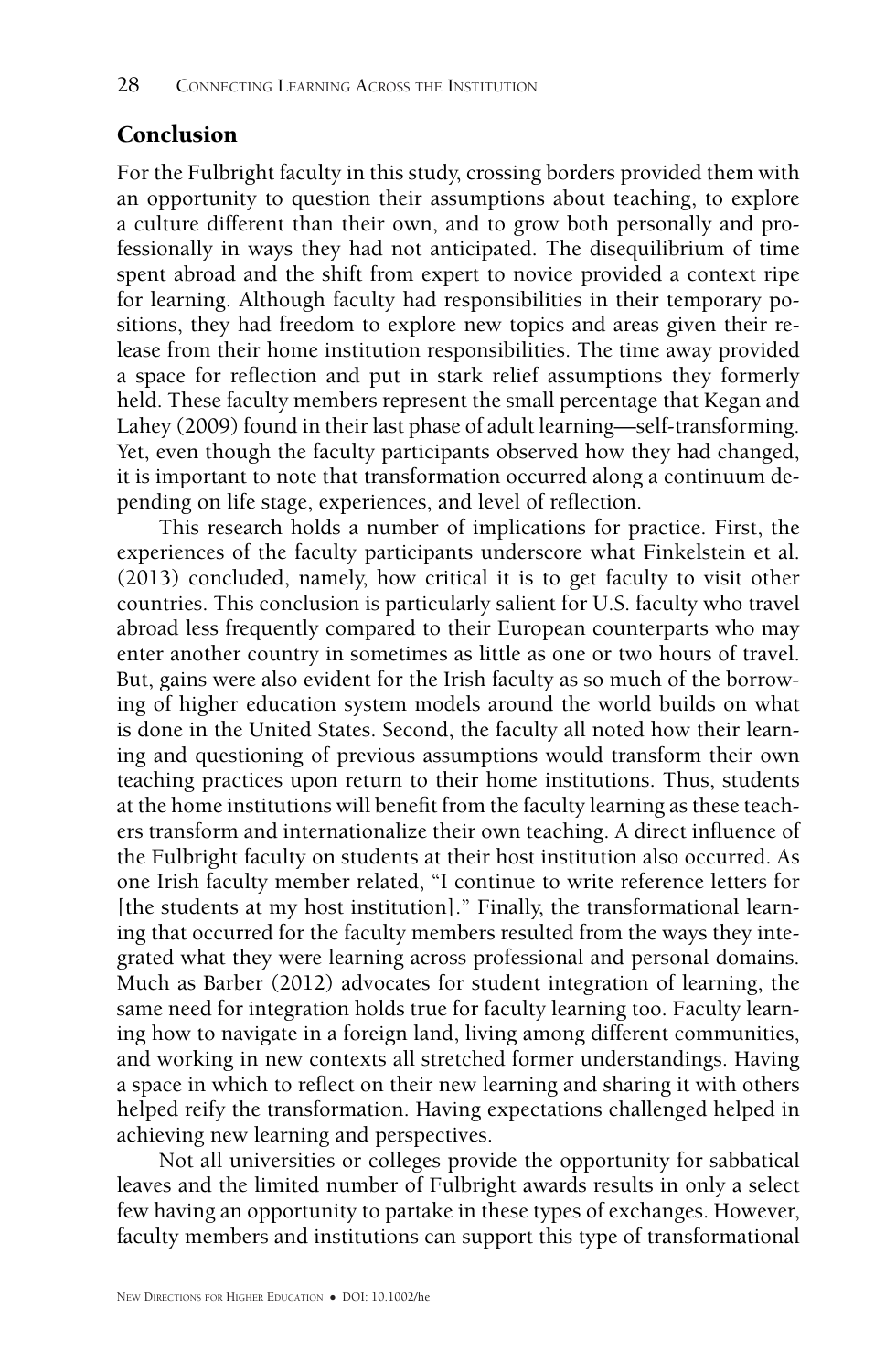learning in a number of ways. Brewer (2010) showcases how a small liberal arts campus helped support faculty learning with short international trips. The opportunity to host visiting scholars on campus provides another chance for learning about different systems and approaches. Finally, technology opens the world in very different ways so that exchanges can occur virtually. What this research concludes is that faculty learning is enhanced by a change in context that disrupts typical patterns of behaviors. Through instances of disequilibrium and vulnerability of moving from expert to novice, transformational learning is possible.

#### **References**

- Altbach, P. G., & Lewis, L. S. (1996). The academic profession in international perspective. In P. G. Altbach (Ed.), *The international academic profession portraits of fourteen countries* (pp. 3–48). Princeton, NJ: Carnegie Foundation for the Advancement of Teaching.
- American Council on Education (ACE). (2012). *Mapping internationalization on U.S. campuses: 2012 edition*. Washington, DC: Author.
- Barber, J. P. (2012). Integration of learning: A grounded theory analysis of college students' learning. *American Educational Research Journal*, *49*(3), 590–617. doi:10.3102/0002831212437854
- Brewer, E. (2010). Leveraging partnerships to internationalize the liberal arts college: Campus internationalization and the faculty. In P. L. Eddy (Ed.), *New Directions for Higher Education: No. 150. International collaborations: Opportunities, strategies, challenges* (pp. 83–96). San Francisco, CA: Jossey-Bass.
- Creswell, J. W. (2007). *Qualitative inquiry & research design: Choosing among five approaches* (2nd ed.). Thousand Oaks, CA: Sage.
- Eddy, P. L., Barber, J. P., Holly, N., Brush, K., & Bohan, L. (2013). Internationalizing a campus: Bridging colonial roots to modern times. *Change Magazine*, *45*(6), 43–50.
- Finkelstein, M. J., Walker, E., & Chen, R. (2013). The American faculty in an age of globalization: Predictors of internationalization of research content and professional networks. *Higher Education*, *66*, 325–340. doi:10.1007/s10734-012-9607-3
- Fulbright. (2013). *Fulbright program in Ireland*. Retrieved from [http://www.fulbright.ie](http://www.fulbright.ie/fulbright-program-in-ireland) [/fulbright-program-in-ireland](http://www.fulbright.ie/fulbright-program-in-ireland)
- Ganga, D., & Scott, S. (2006). Cultural "insiders" and the issue of positionality in qualitative migration research: Moving "across" and moving "along" researcher-participant divides. *Forum Qualitative Sozialforschung/Forum: Qualitative Social Research*, *7*(3). <Retrieved from http://www.qualitative-research.net/index.php/fqs/article/view/134>
- Gappa, J. M., Austin, A. E., & Trice, A. G. (2007). *Rethinking faculty work: Higher education's strategic imperative*. San Francisco, CA: Jossey-Bass.
- Geertz, C. (1993). *The interpretation of cultures.* London, England: Fontana Press*.*
- Hazelkorn, E. (2011). *Rankings and the reshaping of higher education: The battle for worldclass excellence.* Hampshire, England: Palgrave Macmillan.
- Higher Education Authority. (2013). *Annual Report: 2011*. Dublin, Ireland: Author. Retrieved from [http://www.hea.ie/sites/default/files/hea](http://www.hea.ie/sites/default/files/hea_annual_reports_and_accounts_2011.pdf) annual reports and accounts [2011.pdf](http://www.hea.ie/sites/default/files/hea_annual_reports_and_accounts_2011.pdf)
- Hurtado, S. (2007). Linking diversity with the educational and civic missions of higher education. *Review of Higher Education*, *30*(2), 185–196.
- Kegan, R., & Lahey, L. L. (2009). *Immunity to change: How to overcome it and unlock the potential in yourself and your organization*. Boston, MA: Harvard Business Press.